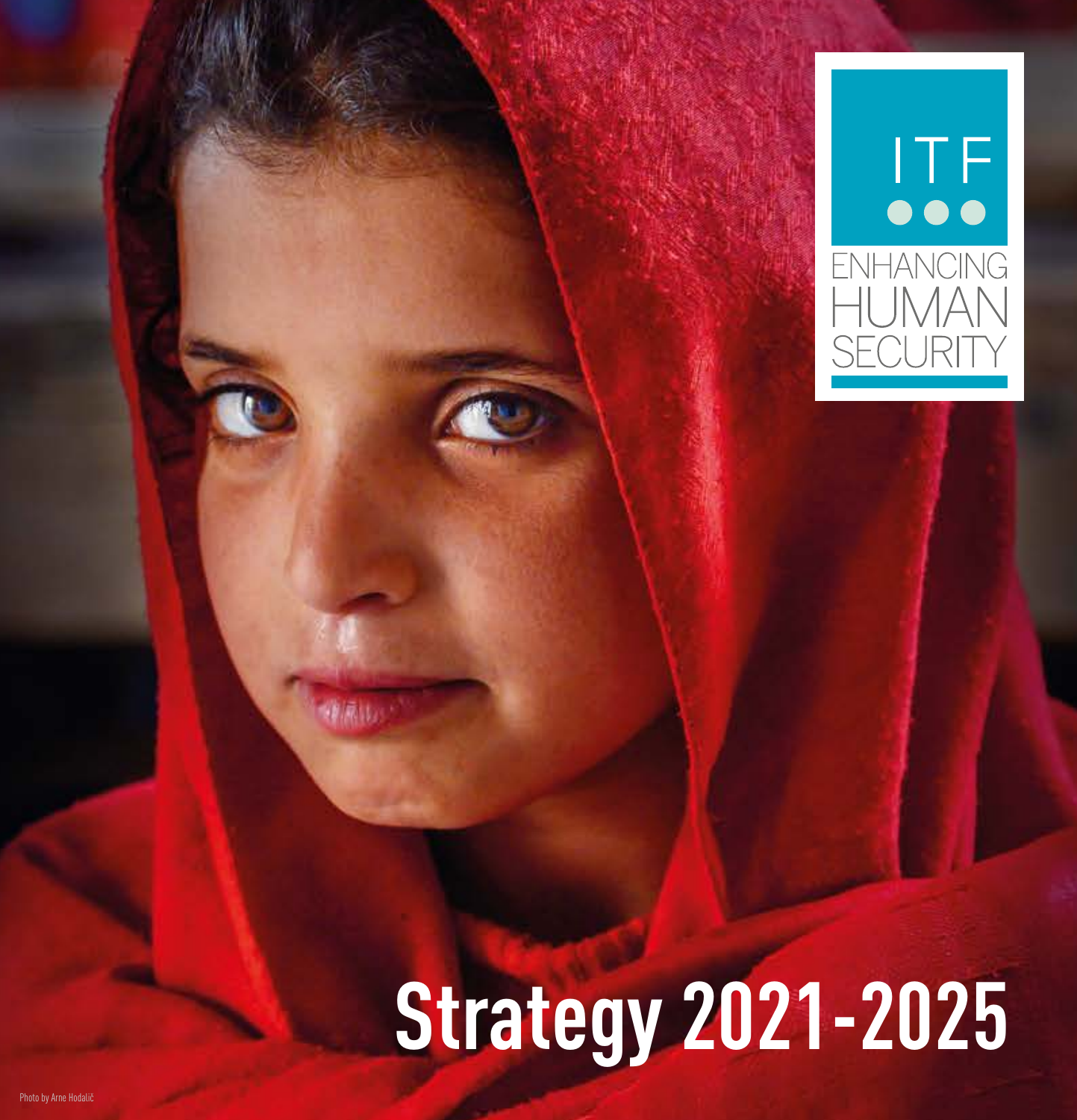## **VISION**

A world free of threats to peace and security, where safety, well-being, prosperity and dignity of individuals and communities is assured.

## **MISSION**

**Strengthening human security and building resilient communities by reducing risks to peace and security through compassion, innovation, transparency and partnerships.**

## **GUIDING PRINCIPLES**

#### **Humanitarian principles.**

Humanitarian assistance is an expression of ethical responsibility and international solidarity, reflecting fundamental principles of humanity, neutrality, impartiality and independence.

#### **Compassion.**

Readiness to act and provide support with warmth and care to alleviate people's sufferings and restore and protect their human dignity.

#### **Innovation**.

Improving efficiency and effectiveness through support of innovative tools, creating value added by applying novel solutions.

#### **Transparency.**

Effective and efficient use of donor funds through adherence to clear and concise organisational policies, results-based procedures and professionalism of our staff.

#### **Partnerships.**

Global, regional and local partnerships and cooperation to ensure agile implementation and sustainable outcomes.

#### **Consistency with Sustainable Development Goals.**

ITF joins the pledge to Leave No One Behind, achieving balanced social, economic and environmental sustainability within the framework of UN Sustainable Development Goals.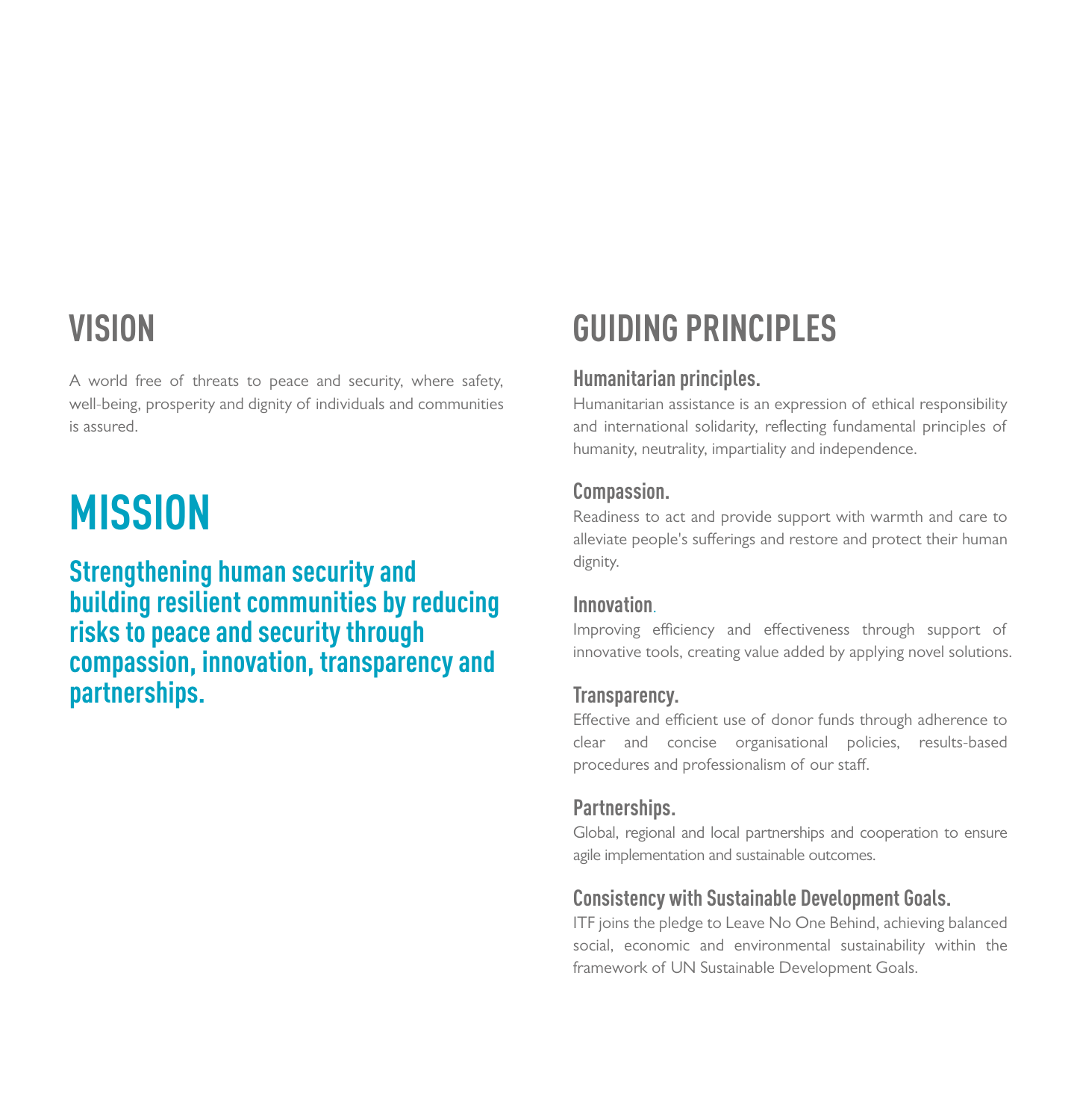## **OBJECTIVE**

We shall work in partnership with donors, international organisations, national authorities, local institutions and others to strengthen human security and help build resilient communities. We shall reduce risks to peace and security through clearing landmines and other explosive remnants of war (ERW), assisting mine/ERW victims and responding to humanitarian needs of survivors, family members and communities.

We shall protect civilian populations by disposing of obsolete weapons and ammunition in safe and environmentally sustainable ways, promoting secure ammunition stockpile management and preventing unplanned explosions at storage sites.

Operating at the nexus of humanitarian, development and peaceful concerns shall remain our principal arena, improving livelihoods, promoting gender equality, protecting the environment, strengthening public health and building resilience.

## **MEASURING PERFORMANCE**

We recognize the importance of measuring our and our partners' performance.

We shall measure our joint achievements of strategic objectives, efficiency and effectiveness of our policies and procedures, and the overall quality of our work.